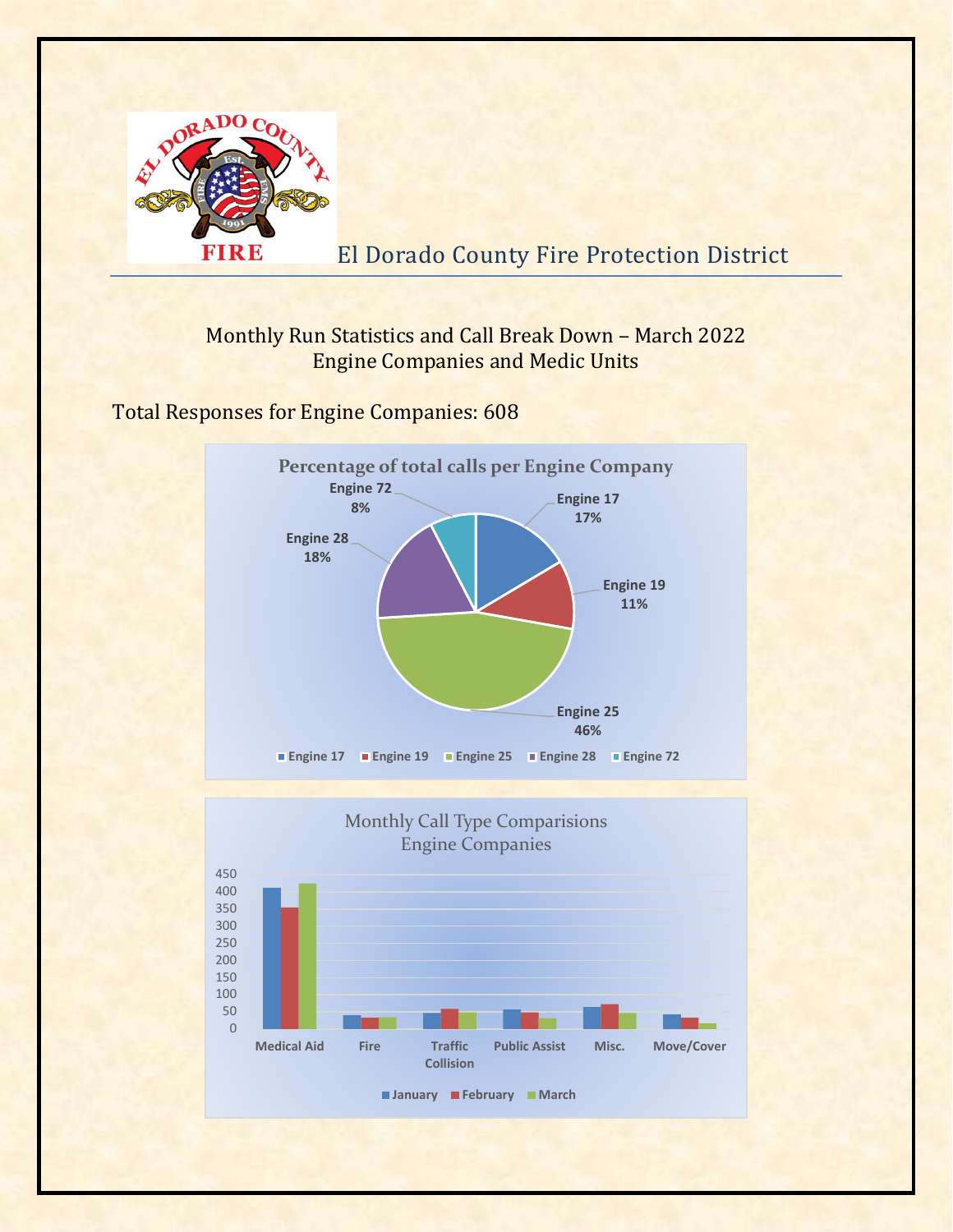

# Total Responses for Medic Units: 940

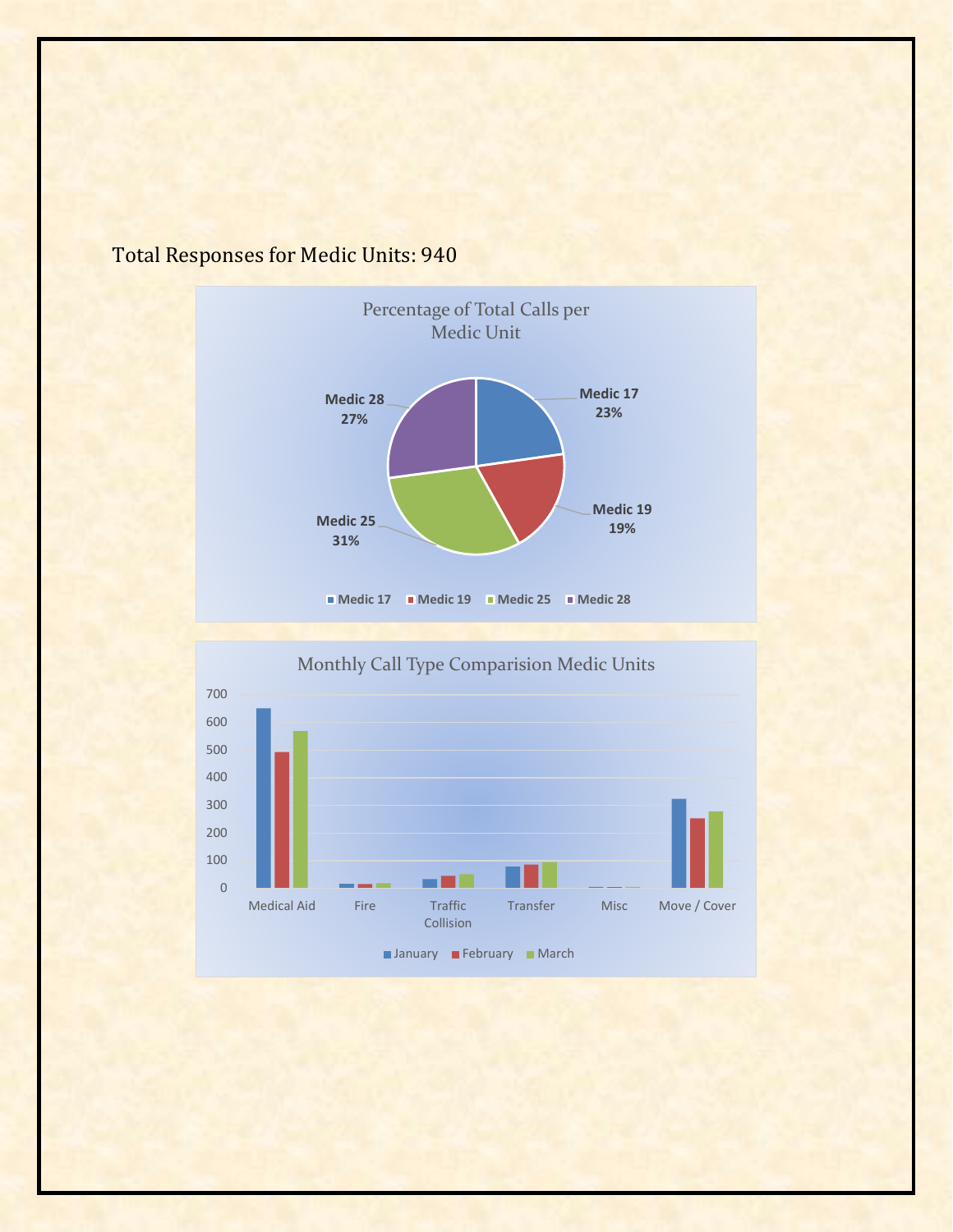

El Dorado County Fire Protection District

### Station 17 Run Review March 2022

## **ENGINE 17:** 100 Total Calls Medical Aid- 66 Fire- 3 Traffic Collision- 9 Public Assist- 7 Misc.- 14 Move/Cover - 1

**MEDIC 17:** 214 Total Calls Medical Aid- 84 Fire- 2 Traffic Collision- 14 Transfer- 17 Misc-0 Move/Cover - 97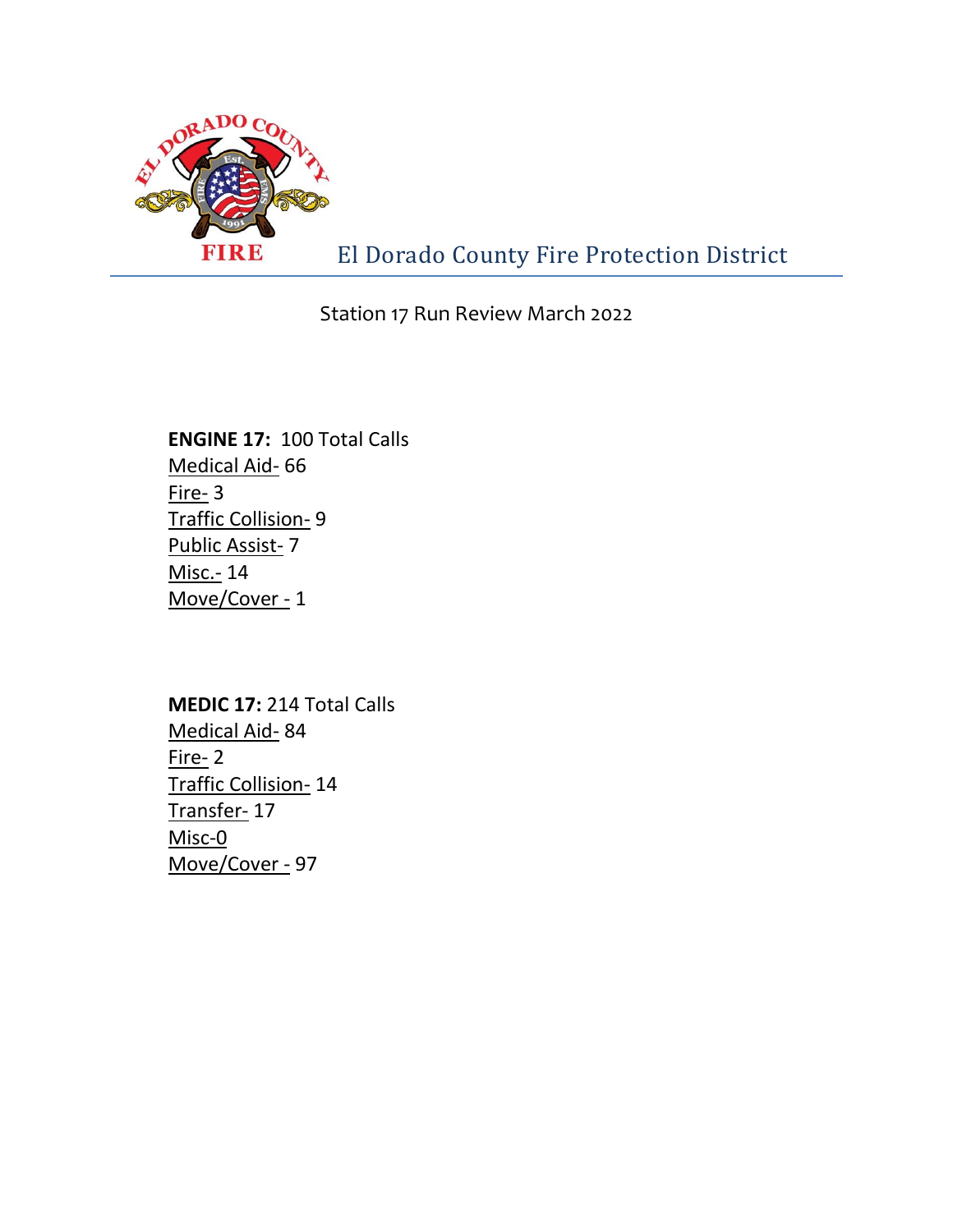

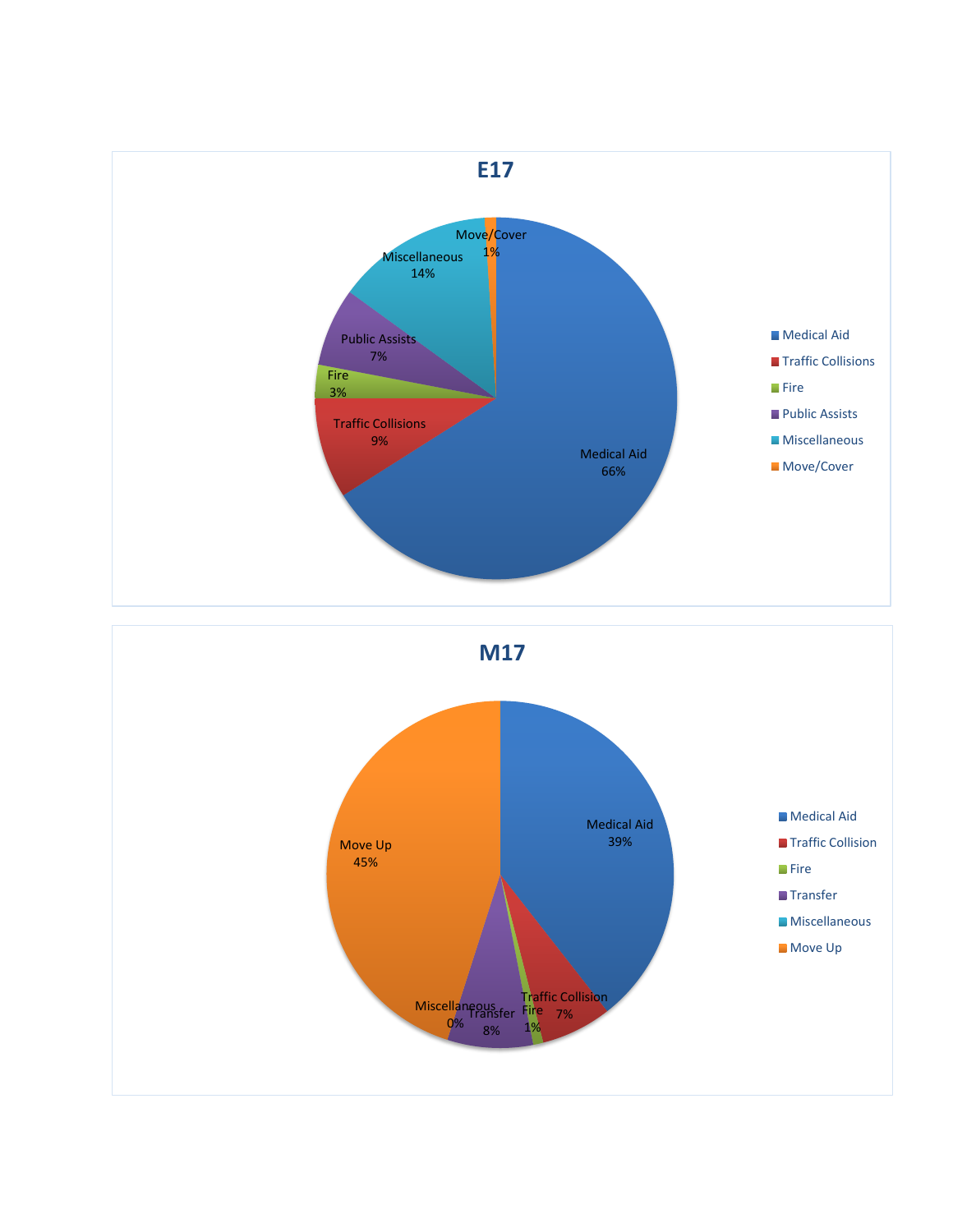

# **E17 Monthly Statistics Comparison**

# **M17 Monthly Statistics Comparison**

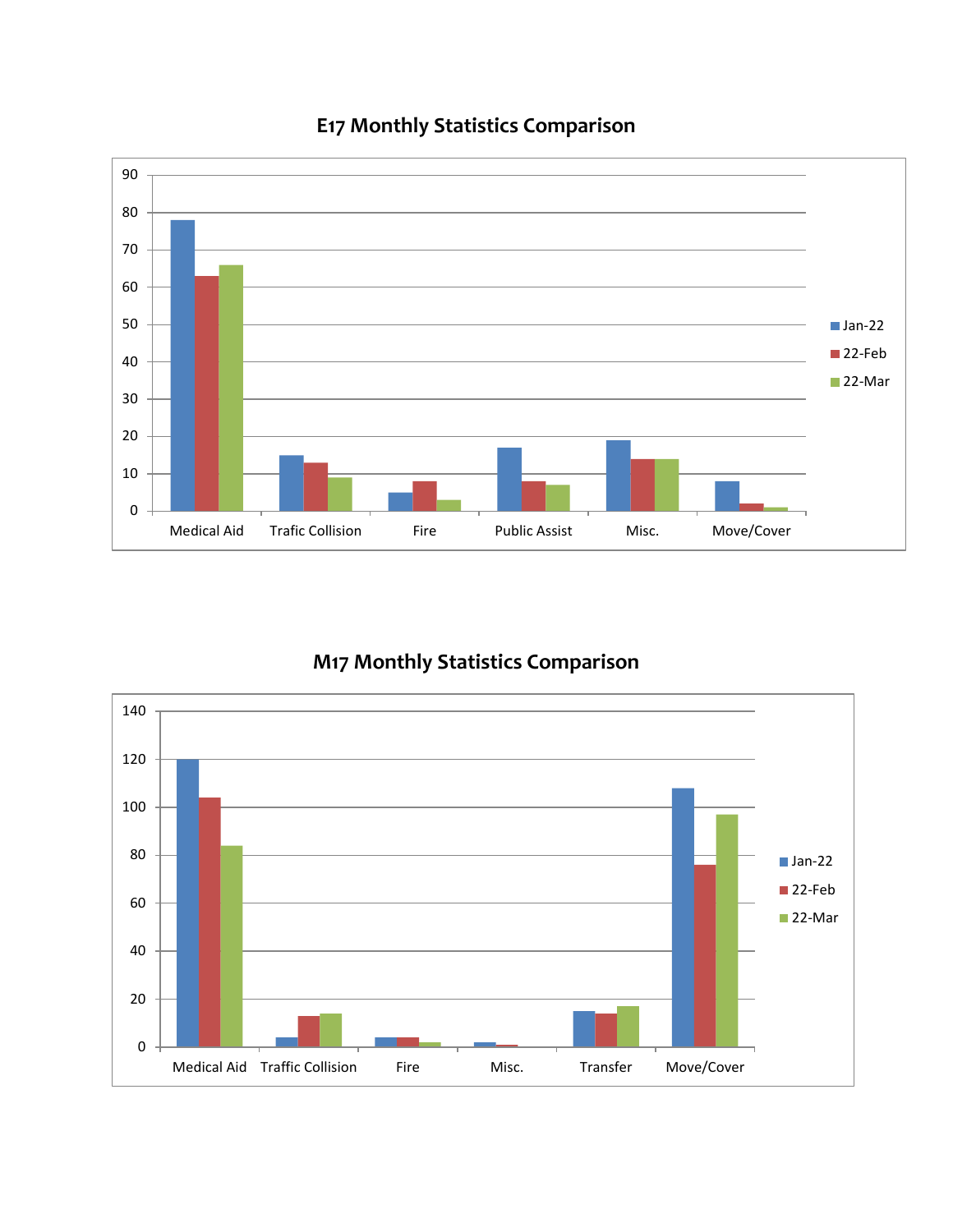

Station 19 Run Review March 2022

**ENGINE 19:** 69 Total Calls Medical Aid - 40 Fire -  $7$ Traffic Collision - 8 Public Assist - 2 Misc - 8 Move/Cover - 4

**MEDIC 19:** 180 Total Calls Medical Aid - 68  $Fire - 3$ Traffic Collision - 13 Transfer- 12 Misc - 0 Move/Cover - 84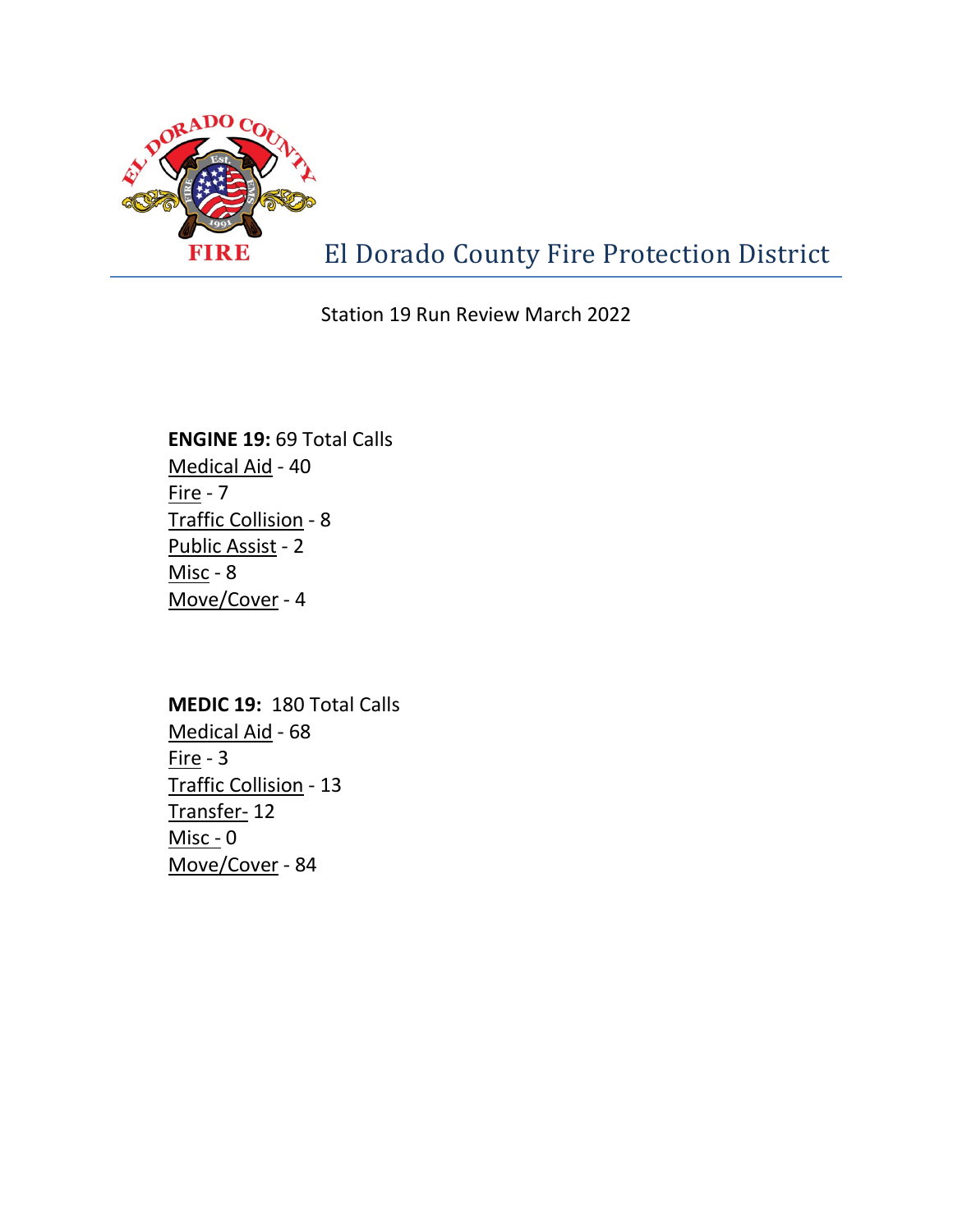

**E19 Monthly Statistics Comparison**

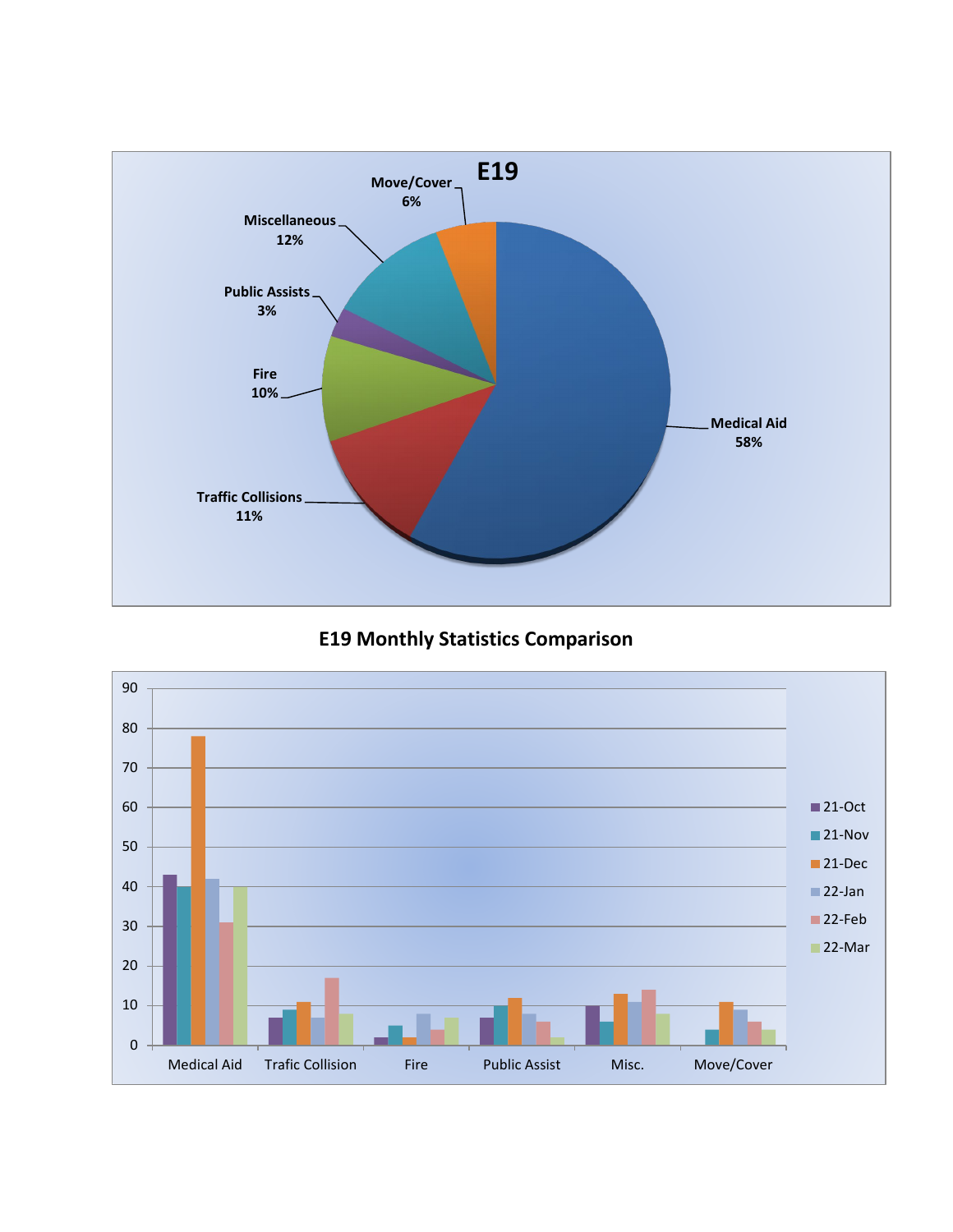

### **M19 Monthly Statistics Comparison**

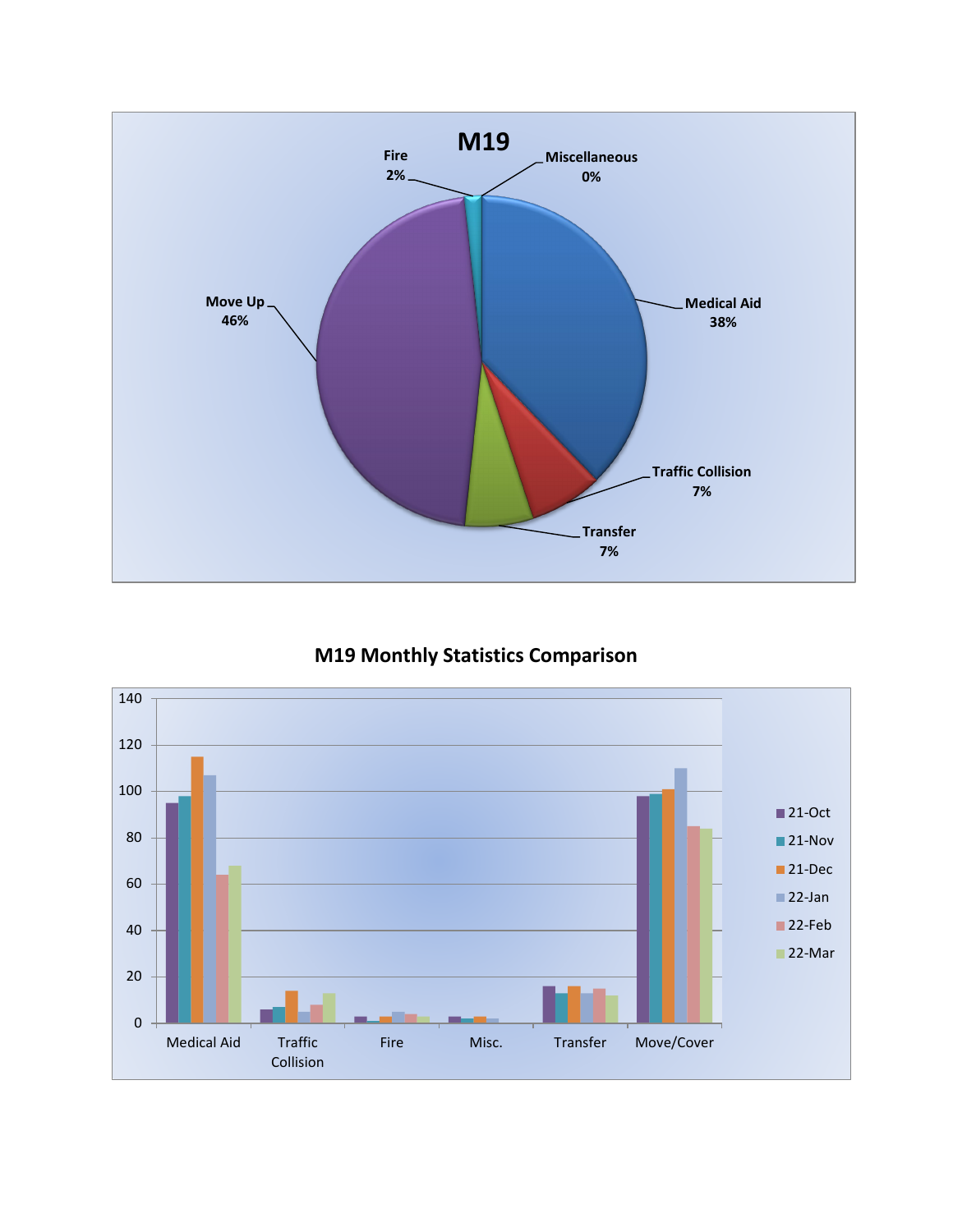

FIRE El Dorado County Fire Protection District

Station 25 Run Review March 2022

**ENGINE 25:** 281 Total Calls Medical Aid- 215 Fire- 9 Traffic Collision- 20 Public Assist- 18 Misc- 12 Move/Cover - 4

**MEDIC 25:** 291 Total Calls Medical Aid- 261 Fire- 7 Traffic Collision- 17 Transfer- 48 Misc- 2 Move/Cover - 32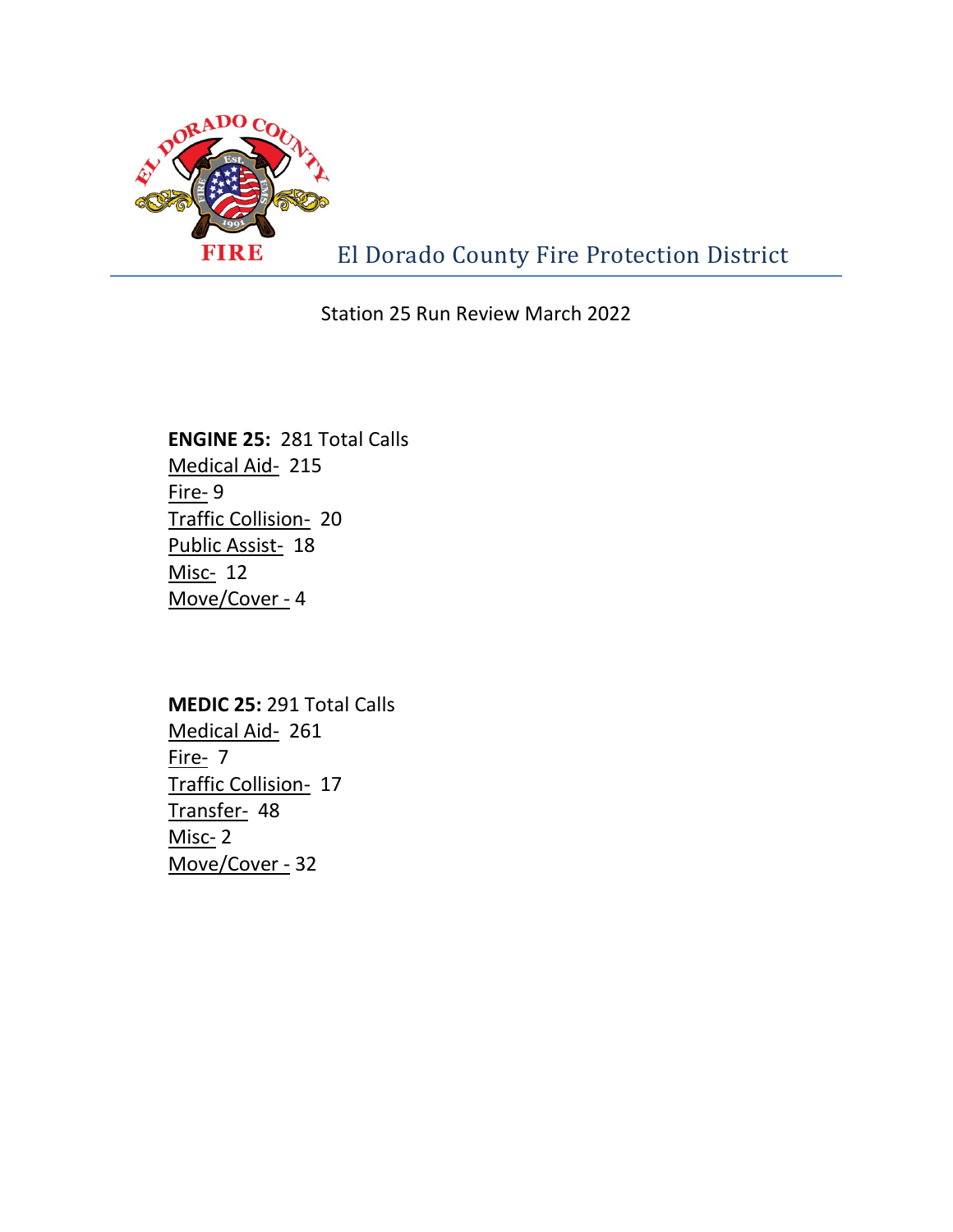

**Engine 25 Monthly Statistics Comparison**

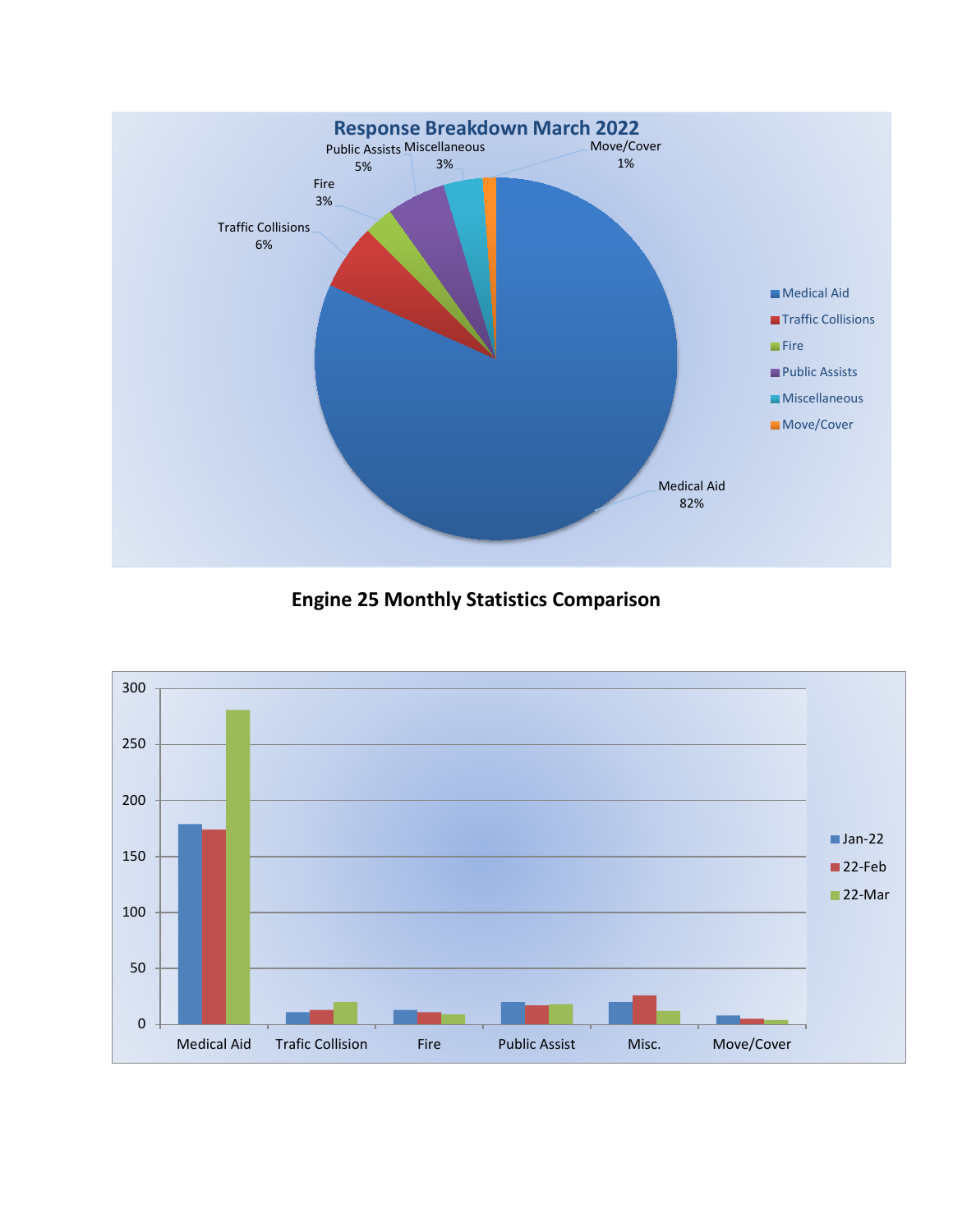

**M25 Monthly Statistics Comparison**

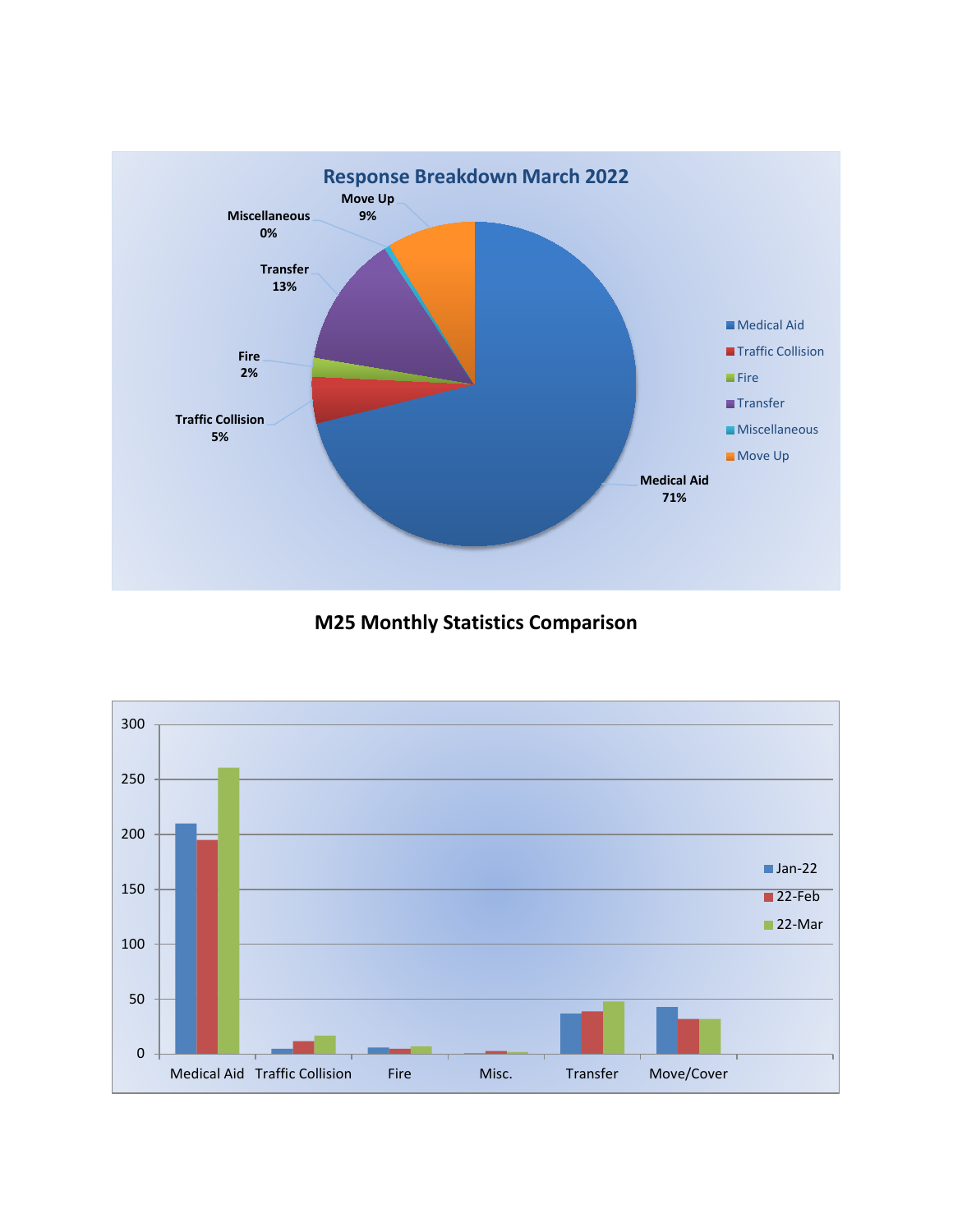

Station 28 Run Review March 2022

## **ENGINE 28:** 112 Total Calls Medical Aid - 75 Fire  $-9$ Traffic Collision - 7 Public Assist - 3 Misc - 10 Move/Cover - 8

**MEDIC 28:** 255 Total Calls Medical Aid- 156 Fire- 6 Traffic Collision- 7 Transfer- 18 Misc- 3 Move/Cover - 65

**CQI Statistics:** 

M28: 119/119 – 100%

E28: 5/5– 100%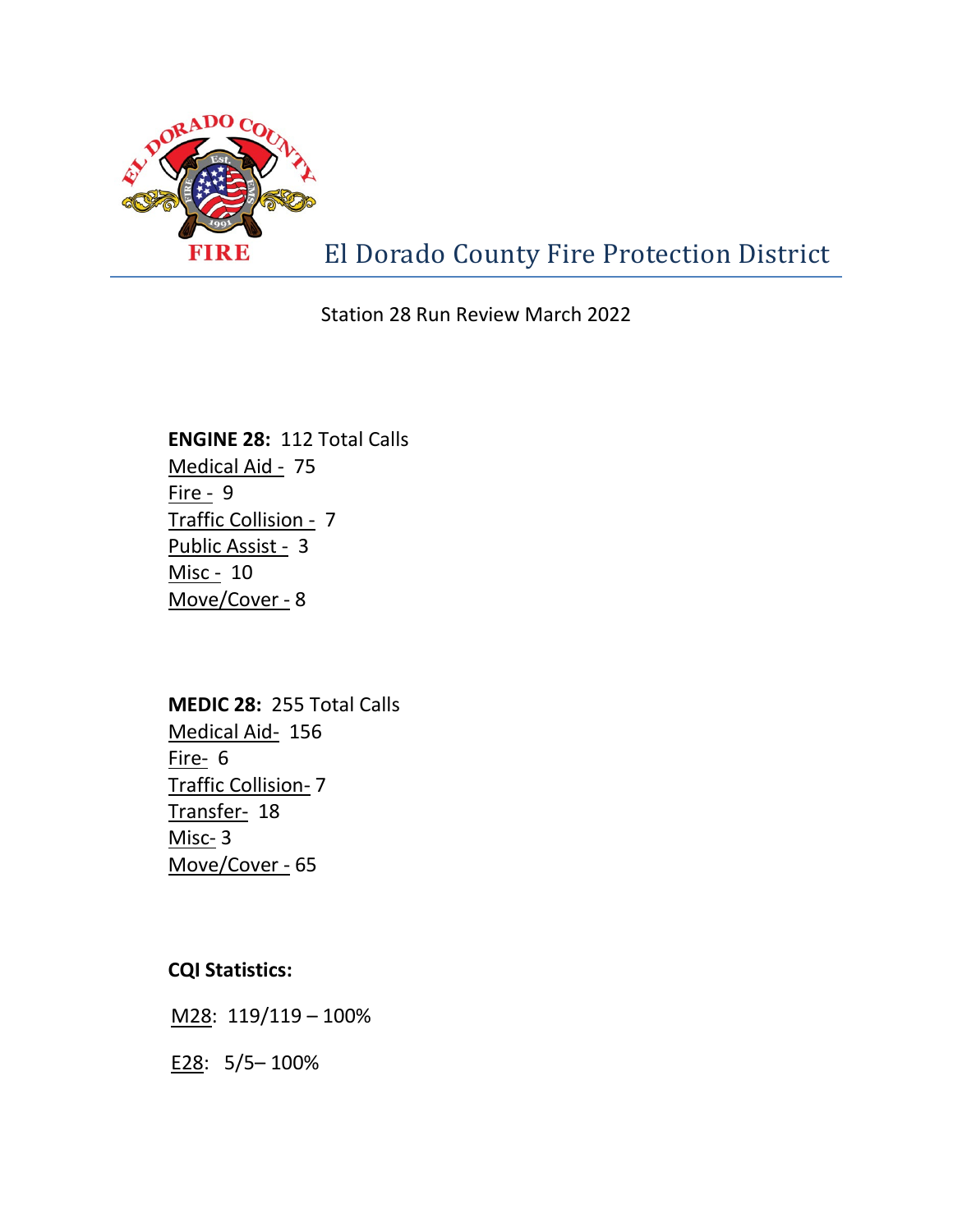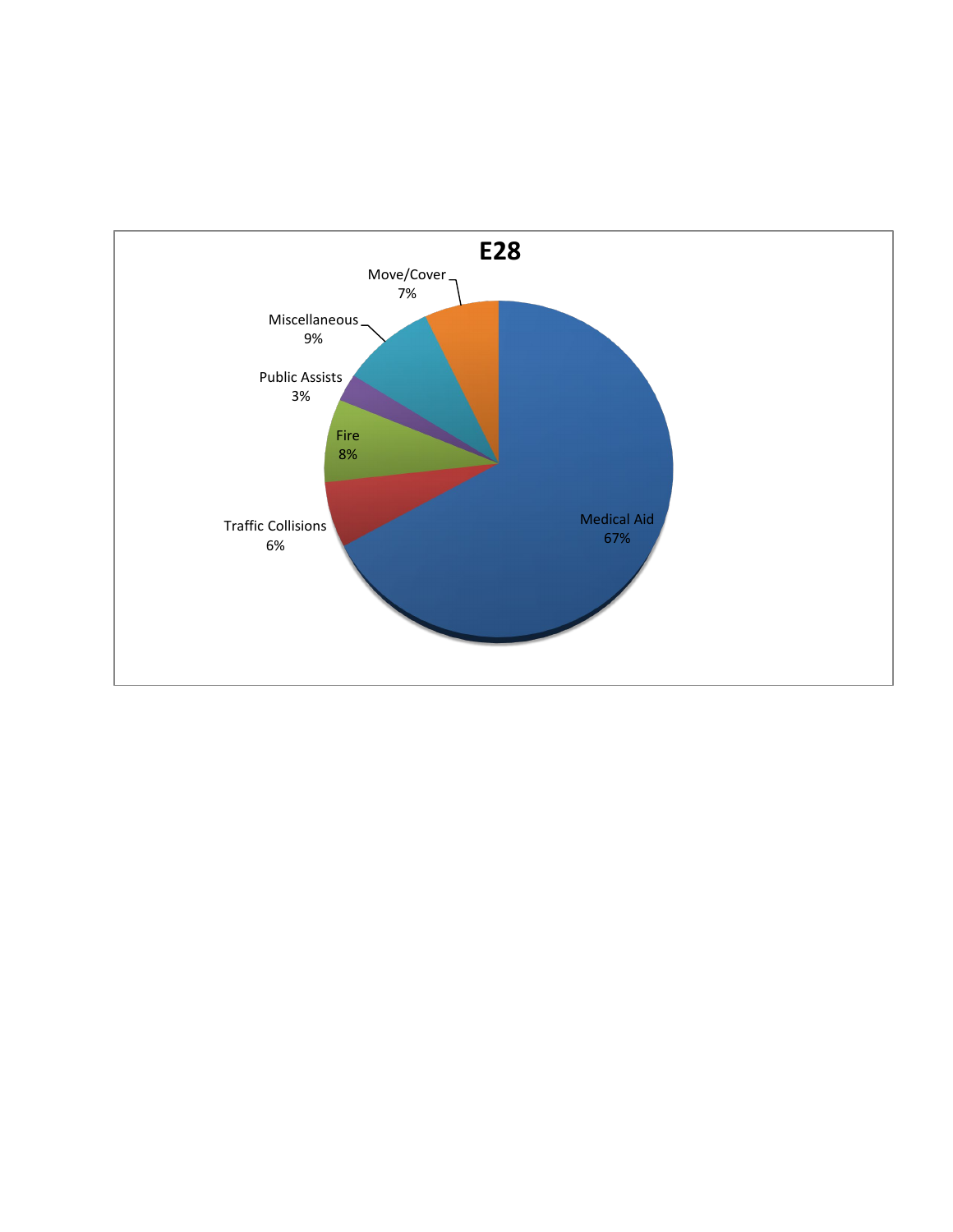

## **E28 Monthly Statistics Comparison**

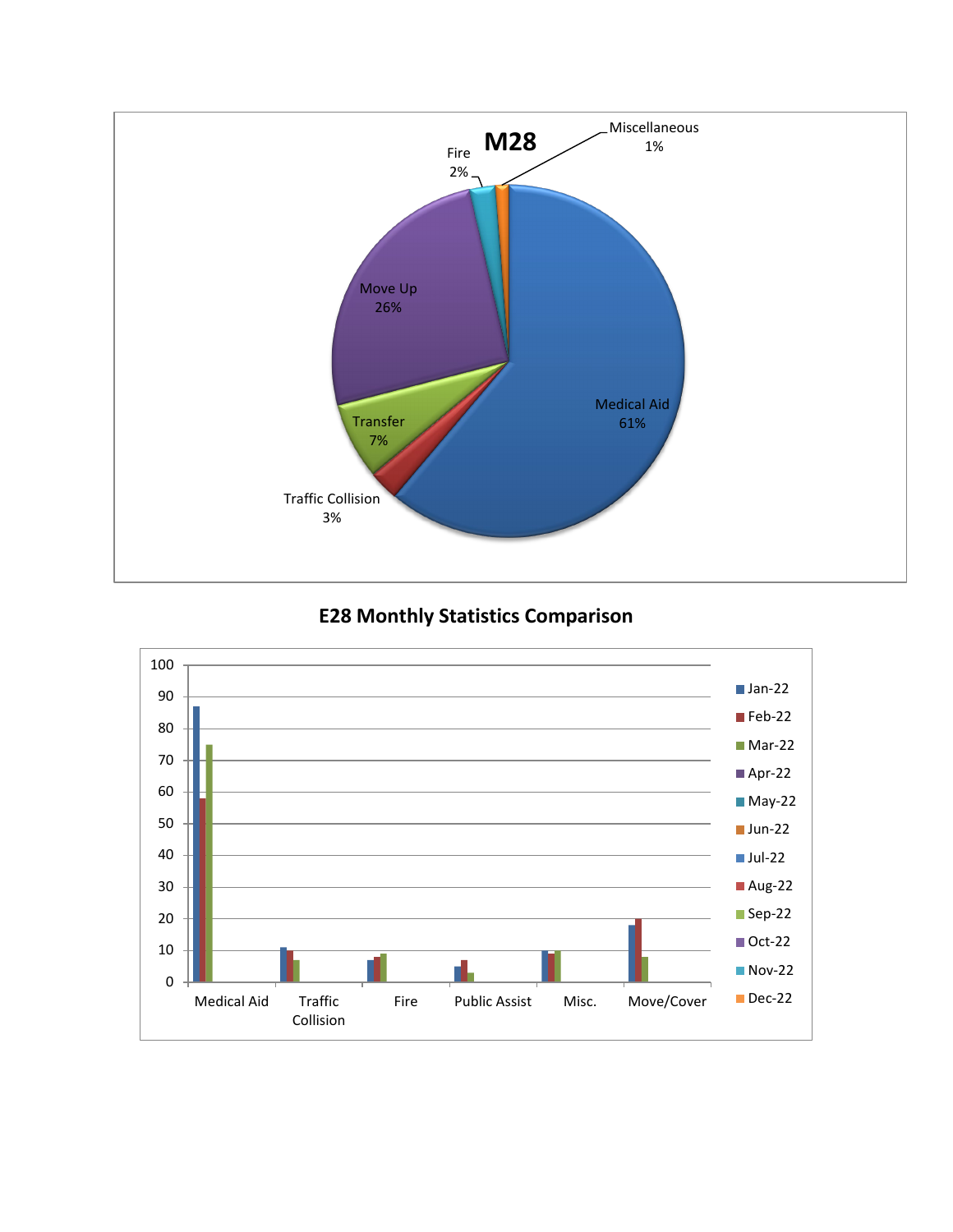

## **M28 Monthly Statistics Comparison**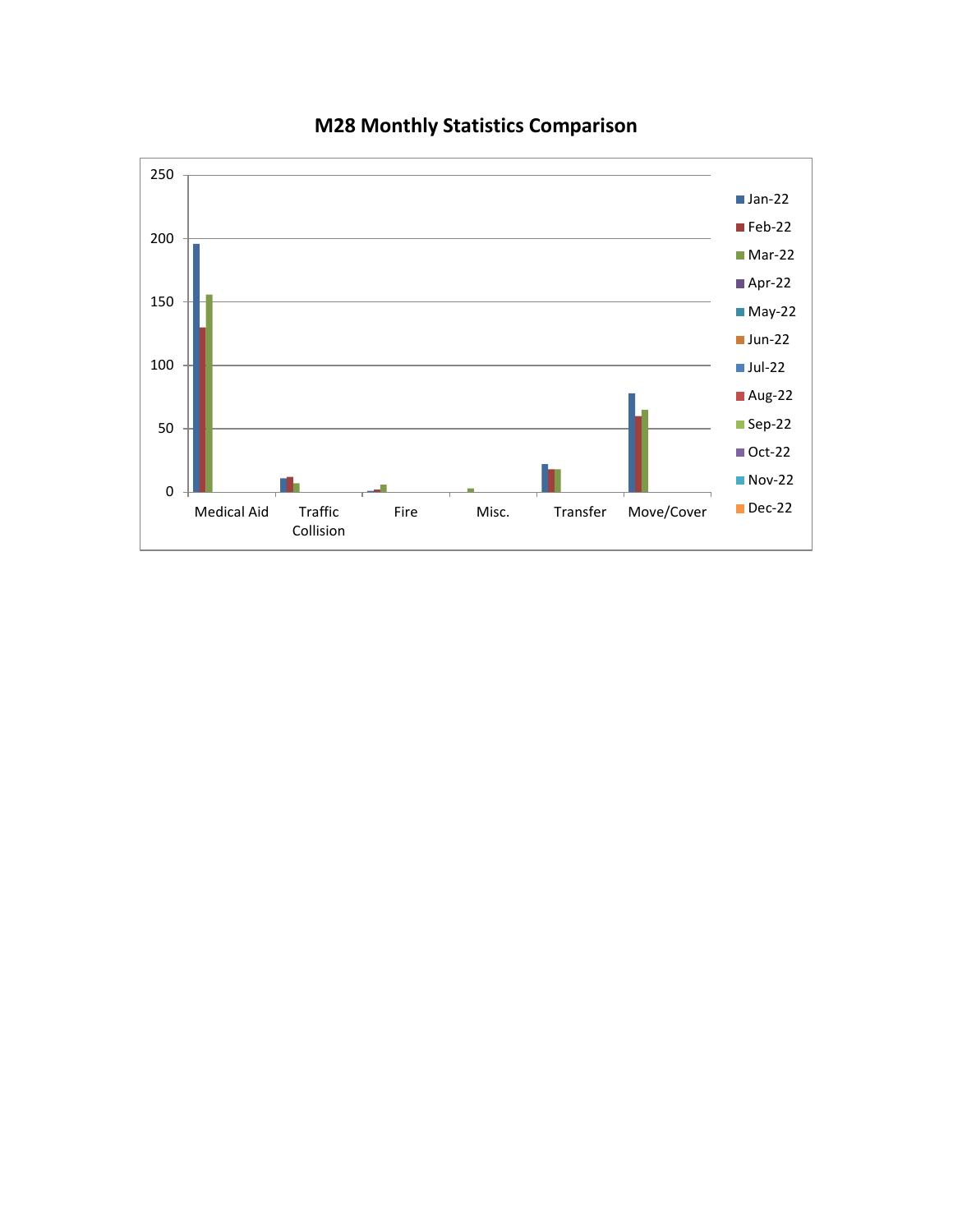

El Dorado County Fire Protection District

Station 72 Run Review March 2022

**ENGINE 72:** 46 Total Calls Medical Aid- 29 Fire- 6 Traffic Collision- 5 Rescues- 1 Public Assist- 2 Misc- 3 Move/Cover - 0

**CQI Statistics:** 6/6 **–** 100%